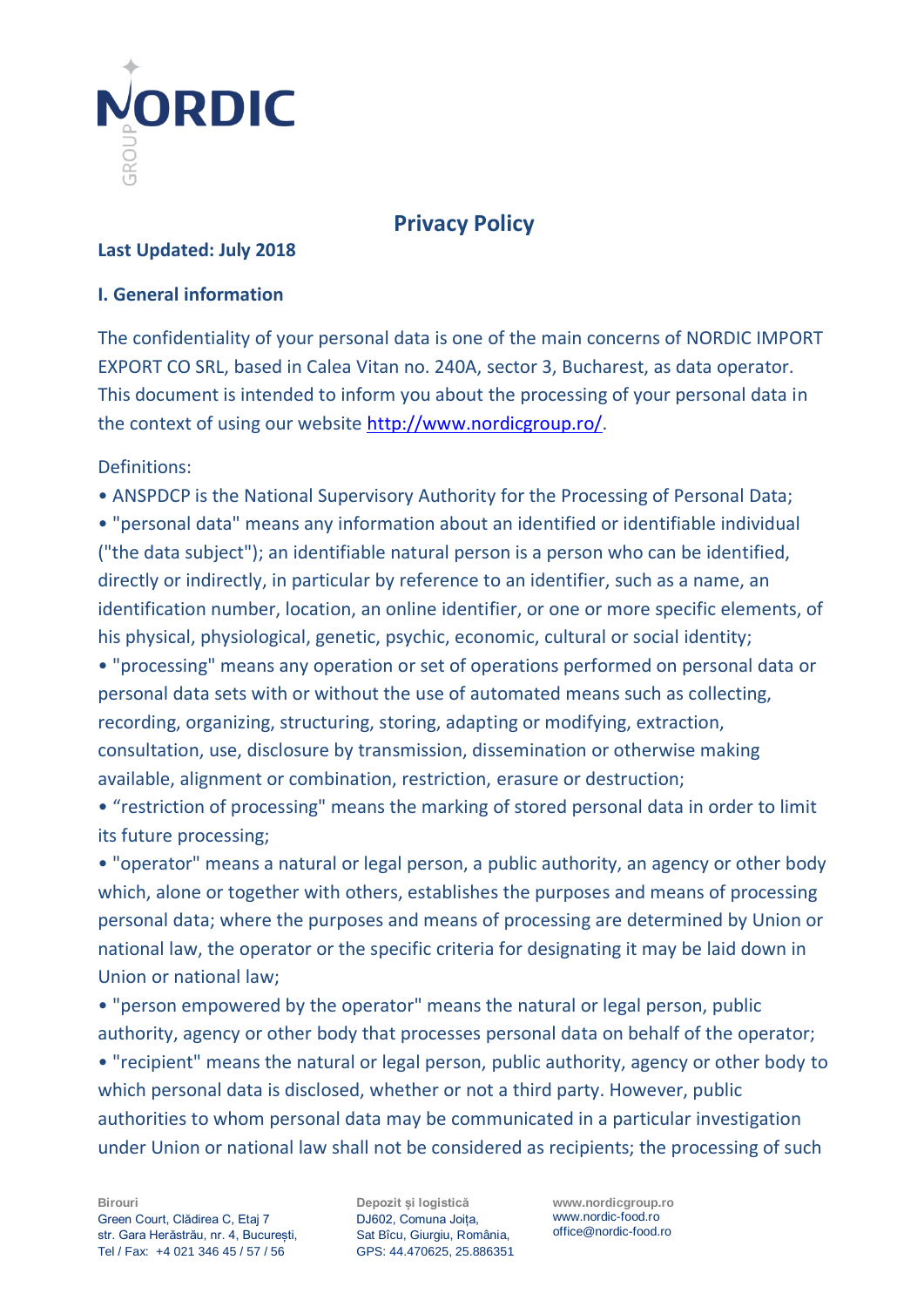data by the respective public authorities respects the applicable data protection rules in accordance with the purposes of the processing;

• "consent" of the person concerned means any manifestation of the free, specific, informed and unambiguous will of the person concerned by which he or she accepts, through a declaration or by unequivocal action, that the personal data concerning him or her to be processed.

# **II. Categories of processed personal data**

If you are a Visitor of http://www.nordicgroup.ro/, NORDIC IMPORT EXPORT CO SRL will process your personal data that you provide directly in the context of the use of the Website, such as the data you provide in the contact section, if you contact us in this way, as well as data on how you use the Website http://www.nordicgroup.ro/.

# **III. The purposes and bases of processing**

If you are a Visitor of our Website, NORDIC IMPORT EXPORT CO SRL processes your personal data as follows:

• for commercial communications on the products and services offered by NORDIC IMPORT EXPORT CO SRL through the Website.

Basis: Processing your data for this purpose is based on the need to solve your requests.

Providing your data for this purpose is voluntary and only happens to the extent that you have launched a communication request.

• to monitor traffic and improve your experience on the Website.

Basis: Processing your data for this purpose is based on the legitimate interest of NORDIC IMPORT EXPORT CO SRL to ensure the correct functioning of the Website, as well as to permanently improve the visitor experience of the Website, including by solving various comments, questions or complaints.

Providing your data for this purpose is voluntary. You may request the non-use of your data for this purpose by email at DataProtection@nordicgroup.ro. Refusing to provide data for this purpose will not have negative consequences for you.

#### **IV. The length of time we process the data**

As a matter of principle, NORDIC IMPORT EXPORT CO SRL will process your personal data as necessary to achieve the above mentioned processing purposes.

In case you wish to delete your data please send us this request by email to DataProtection@nordicgroup.ro.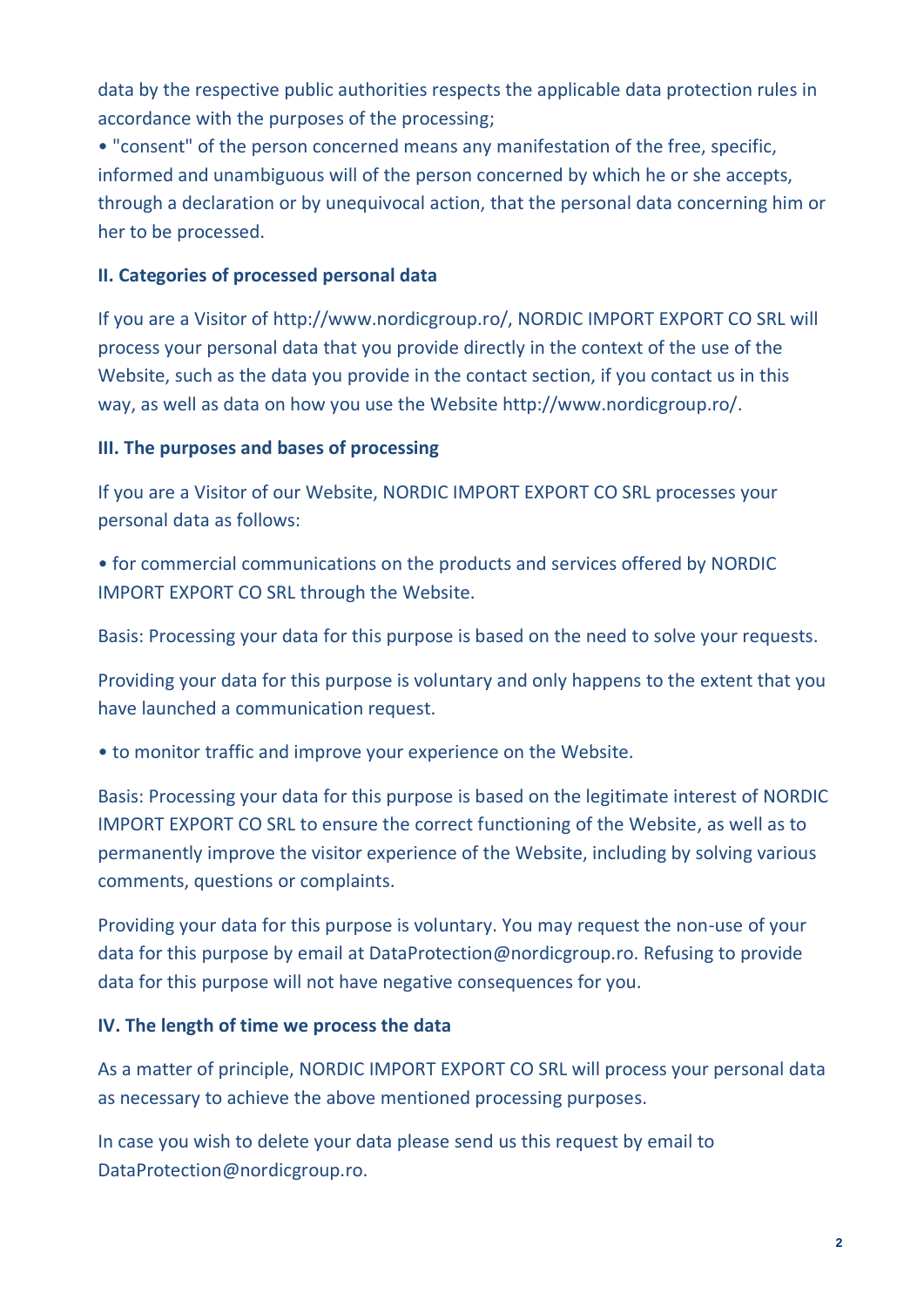If you wish your personal data not to be processed further, or if you wish to delete the data, you can exercise the rights detailed in Section VII below.

# **V. Disclosure of personal data**

For the purposes of processing, NORDIC IMPORT EXPORT CO SRL may disclose your data to partners, third parties or entities that support NORDIC IMPORT EXPORT CO SRL in carrying out its activity through the Website (IT Service Providers) or to the central public authorities / local, in the following cases listed:

- to administer the Website;
- to maintain, personalize and improve the Website and its services;

• to perform data analysis, testing and research, monitoring usage, activity trends and development of safety features;

• when the disclosure of personal data is provided by law, etc.

# **VI. Transferring personal data**

Personal data provided to NORDIC IMPORT EXPORT CO SRL can be transferred outside of Romania, but only to countries in the European Union.

#### **VII. The rights you benefit from**

Under the conditions provided by the legislation on personal data processing, you are entitled to the following rights:

• the right to information, ie the right to receive details of the processing activities carried out by NORDIC IMPORT EXPORT CO SRL, as described in this document;

• the right of access to data, ie the right to obtain confirmation from NORDIC IMPORT EXPORT CO SRL regarding the processing of personal data, as well as details regarding the processing activities such as the way your data is processed, the purpose of the processing, recipients or data recipients categories, etc .;

• the right to rectification, ie the right to obtain the correction of your inaccurate /unjustified personal data without delays by NORDIC IMPORT EXPORT CO SRL, as well as the completion of incomplete data; Correction/completion shall be communicated to each recipient to whom the data was transmitted, unless this proves impossible or involves disproportionate efforts.

• the right to delete data without undue delays ("the right to be forgotten"), if one of the following reasons applies: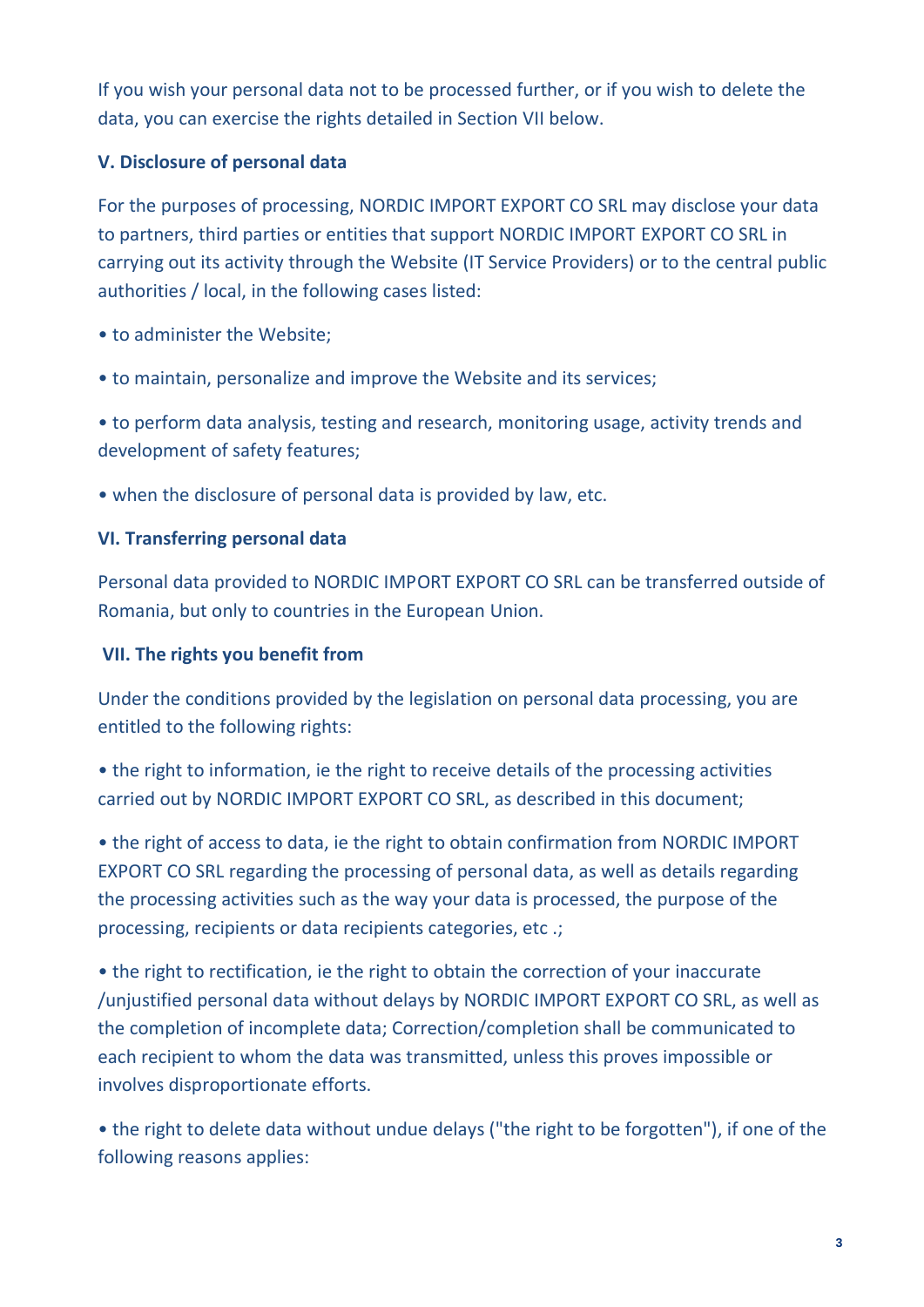• they are no longer necessary for the purposes for which they were collected or processed;

- if consent is withdrawn and there is no other legal basis for processing;
- if the data subject opposes processing and there are no legitimate reasons to prevail;
- if personal data has been processed illegally;
- if personal data has to be deleted for compliance with a legal obligation;

• personal data has been collected in connection with the provision of information society services under EU or national law under which the operator is located.

It is possible that, following the request for data deletion, NORDIC IMPORT EXPORT CO SRL will anonymize this data (thus lacking its personal character) and continue processing for statistical purposes under these conditions;

• the right to restrict processing to the extent that:

• the person challenges the accuracy of the data for a period that allows us to verify the correctness of the data;

• processing is illegal and the data subject opposes the deletion of personal data, but instead calls for restrictions on their use;

• the operator no longer requires personal data for processing, but the data subject requests them to establish, exercise or defend a right in court; or

• the data subject opposed the processing, for the period of time to verify that the legitimate rights of the operator prevail over the data subject's.

• the right to data portability, respectively (i) the right to receive personal data in a structured, commonly used way and in a readable format, and (ii) the right to have such data transmitted by to NORDIC IMPORT EXPORT CO SRL to another data operator, to the extent that the conditions provided by the law are met;

• the right to opposition - in respect of the processing activities may be exercised by submitting a request as indicated below:

• at any time, for reasons related to particular circumstances of the data subject, that the data that is intended to be processed under the legitimate interest of NORDIC IMPORT EXPORT CO SRL or for the public interest, except when NORDIC IMPORT EXPORT CO SRL can demonstrate that there are legitimate and compelling reasons justifying the